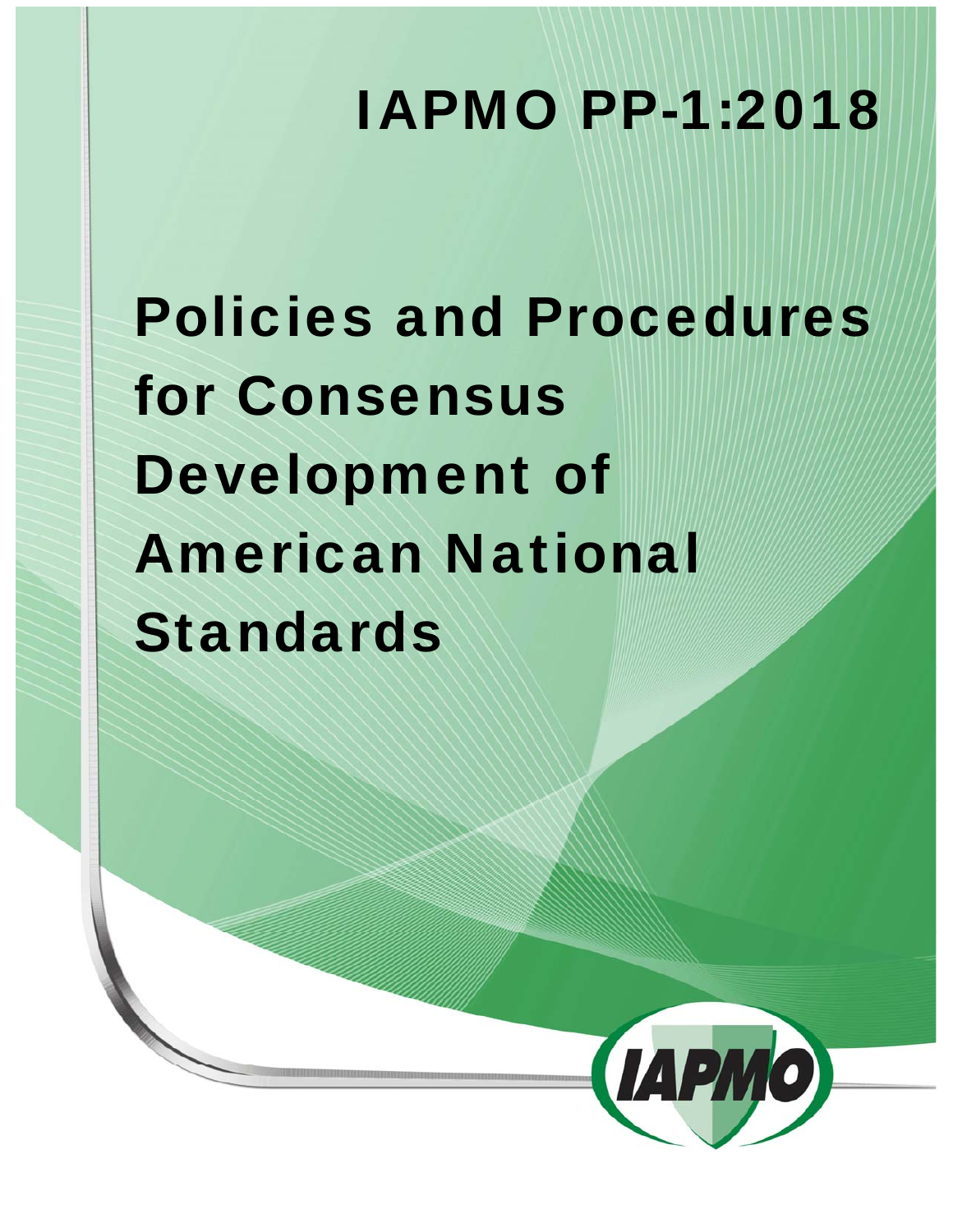#### **IAPMO PP‐1:2018**

**Policies and Procedures for Consensus Development of American National Standards**  Published: October 2018 Previous Editions: June 2018, September 2016, January 2015, July 2014, June 2013, August 2012, May 2011, March 2005

Published by **International Association of Plumbing and Mechanical Officials (IAPMO)**  4775 East Philadelphia Street, Ontario, California, 91761, USA 1‐800‐854‐2766 • 1‐909‐472‐4100

Visit the IAPMO Online Store at: www.IAPMOstore.org Visit the IAPMO Standards website at: www.IAPMOstandards.org

Copyright © 2005‐2018 by International Association of Plumbing and Mechanical Officials (IAPMO) All rights reserved.

No part of this publication may be reproduced in any form, in an electronic retrieval system or otherwise, without prior written permission of the publisher.

Printed in the United States of America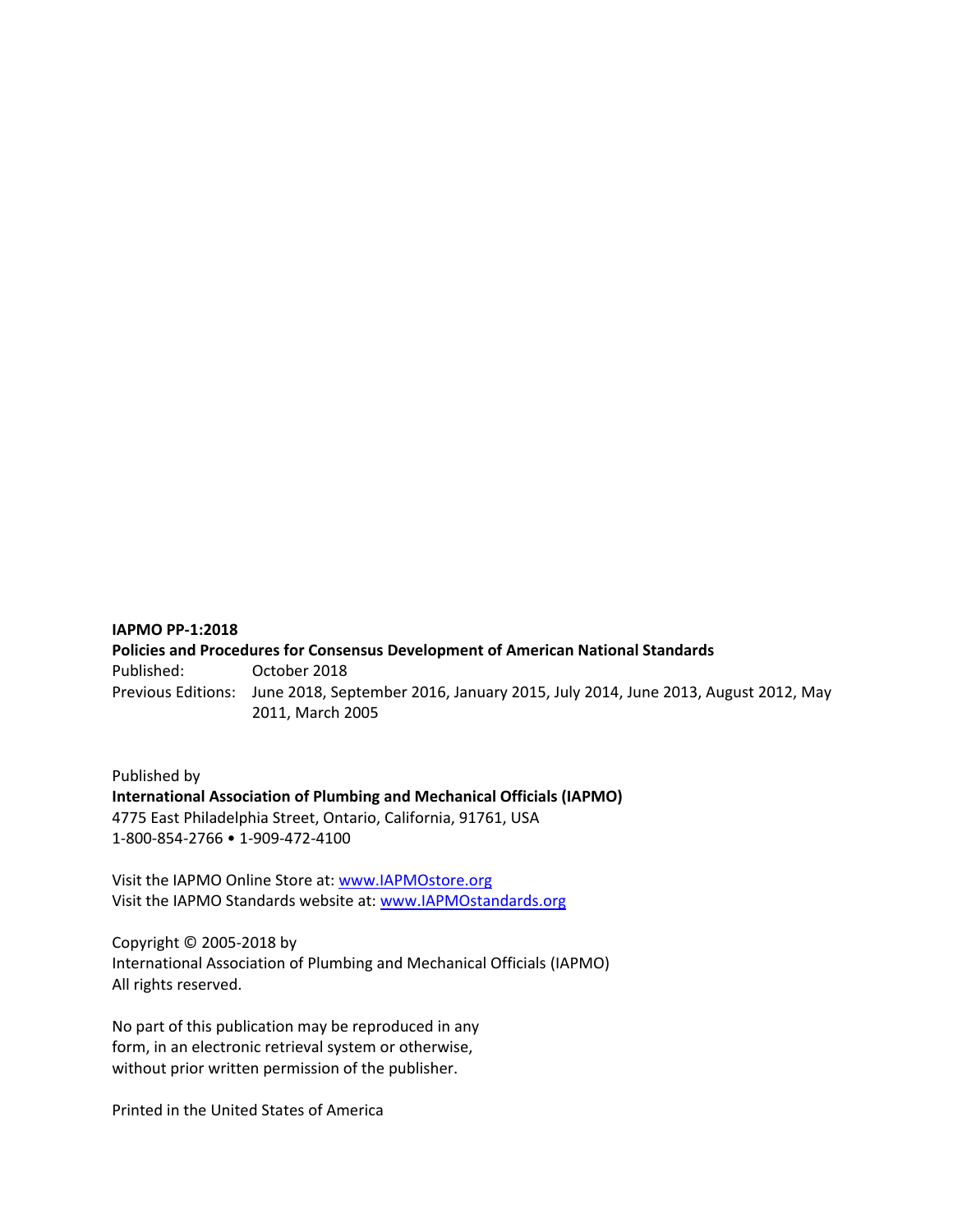# *Contents*

#### **0 Scope**

#### **1 General**

- 1.1 American National Standards Developer Accreditation
- 1.2 Administration
- 1.3 Maintenance of Standards

#### **2 Organization of Standards Committees**

- 2.1 Standards Committees
- 2.2 Secretariat
- 2.3 Official Records
- 2.4 Executive Standards Committee
- 2.5 Correspondence

#### **3 Membership**

- 3.1 General
- 3.2 Applications and Appointments
- 3.3 Interest Categories
- 3.4 Balance of Representation
- 3.5 Standards Committee Officers
- 3.6 Size of Standards Committees
- 3.7 Participation
- 3.8 Alternates
- 3.9 Representation of Organizations
- 3.10 Ongoing Maintenance and Reporting
- 3.11 Termination of Membership
- 3.12 Changes in Employment or Affiliation
- 3.13 Subcommittees and Task Groups

#### **4 Meetings**

- 4.1 Notification
- 4.2 Guests (Open Meetings)
- 4.3 Executive Sessions
- 4.4 Quorum
- 4.5 Parliamentary Procedures

#### **5 Notifications and Public Review**

- 5.1 Notifications of Standards Activities
- 5.2 Processing of Public Review Comments

#### **6 Voting Procedures**

- 6.1 Ballots
- 6.2 Voting
- 6.3 Voting Period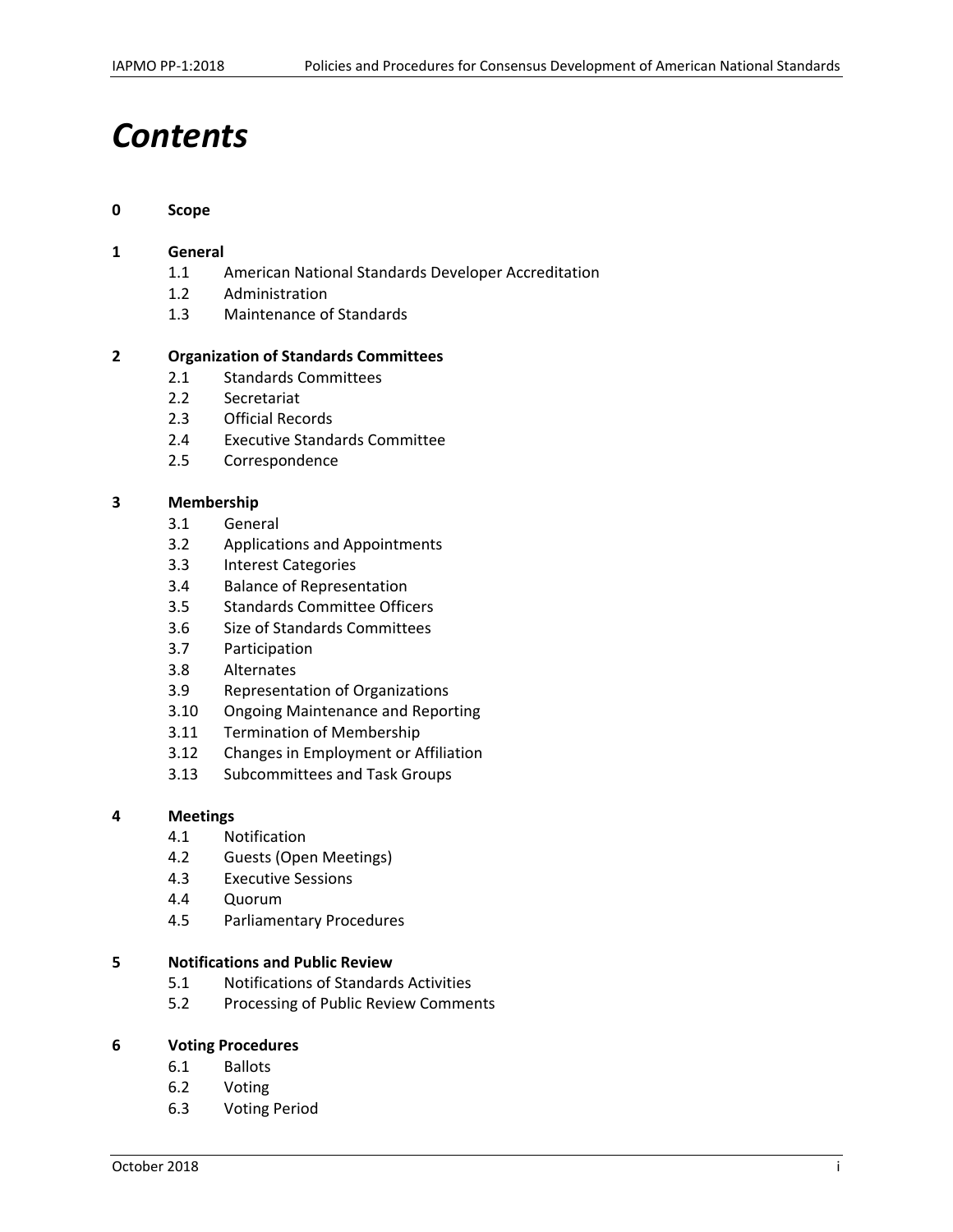- 6.4 Numerical Criteria for Approvals
- 6.5 Ballot Records and Vote Changes
- 6.6 Negative Votes
- 6.7 Comments Accompanying Affirmative Votes and Abstentions
- 6.8 Late Votes

#### **7 Interpretations**

- 7.1 Definition
- 7.2 Processing Interpretations
- 7.3 Accepting Requests for Interpretation
- 7.4 Notification of Interpretations

#### **8 Appeals (Dispute Resolution)**

- 8.1 Process
- 8.2 Response
- 8.3 Appeals Panel
- 8.4 Conduct of the Hearing
- 8.5 Decision

#### **9. Commercial, Antitrust, Metric, and Patent Policies**

- 9.1 Antitrust Policy
- 9.2 Commercial Terms and Conditions
- 9.3 Patent Policy
- 9.4 Metric Policy

#### **10 Coordination and Harmonization**

- 10.1 Reference
- 10.2 Definition of Conflict
- 10.3 Standards Committees and ANSI

#### **11 Revisions to IAPMO Policies and Procedures**

- 11.1 Proposals
- 11.2 Approval and Implementation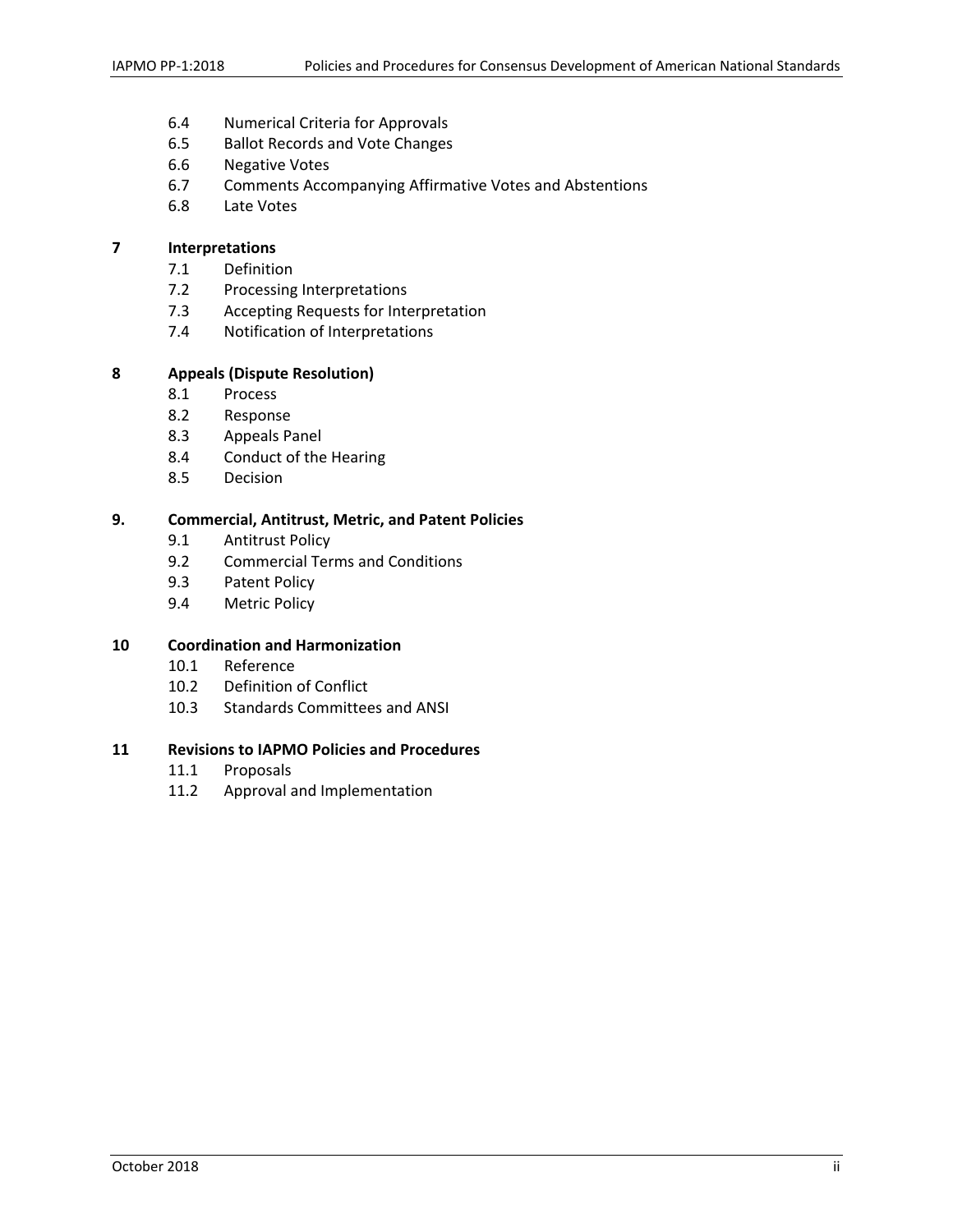# *IAPMO PP‐1:2018 Policies and Procedures for Consensus Development of American National Standards*

# **0. Scope**

# **0.1**

This IAPMO document, together with the *ANSI Essential Requirements: Due Process Requirements for American National Standards* and *ANSI Procedures for the National Adoption of ISO and IEC Standards as American National Standards*, sets forth the policies and procedures for the consensus development of IAPMO national standards, for composition, dimensions, and mechanical and physical properties of materials, fixtures, devices, and equipment used or installed in plumbing, building, or mechanical systems. **Note:** *In this document, IAPMO consensus American National Standards are referred to as "standards".* 

# **0.2**

These *Policies and Procedures* supersede previous editions, published in January 2015, July 2014, June 2013, August 2012, May 2011, January 2011, and November 2005.

#### **0.3**

#### In these *Policies and Procedures*,

- (a) "shall" is used to express a requirement, i.e., a provision that the user is obliged to satisfy to comply with this document;
- (b) "should" is used to express a recommendation but not a requirement;
- (c) "may" is used to express an option or something permissible within the scope of this document; and
- (d) "can" is used to express a possibility or a capability.

# **1. General**

#### **1.1 American National Standards Developer Accreditation**

IAPMO shall maintain their ANSI accreditation by being an incorporated legal entity, and complying to ANSI's procedural requirements and criteria for approval and withdrawal of American National Standards in accordance with Section 4.1 of the ANSI Essential Requirements.

#### **1.2 Administration**

These *Policies and Procedures* shall govern the activities of the International Association of Plumbing and Mechanical Officials (IAPMO) related to the development, approval, revision, reaffirmation, and withdrawal of standards.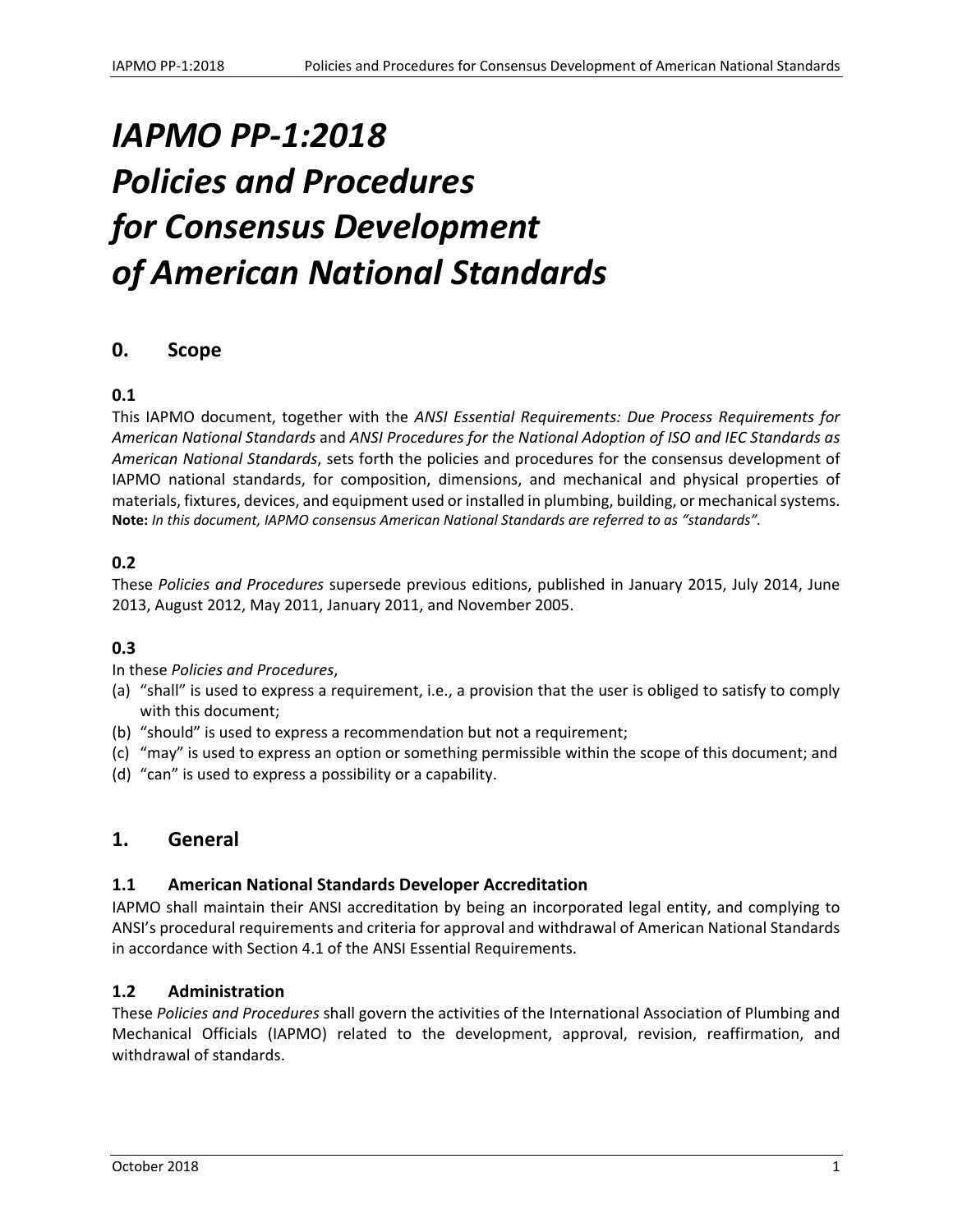# **1.3 Maintenance of Standards**

Reaffirmations, revisions, or withdrawal of standards shall be completed within 5 years from their approval as American National Standards, in accordance with Section 4.7 of the *ANSI Essential Requirements* or Section 4.0 of the *ANSI Procedures for the National Adoption of ISO and IEC Standards as American National Standards*.

# **1.4 National Adoption of ISO or IEC Standards**

National adoption of ISO or IEC standards shall comply with this document and the *ANSI Procedures for the National Adoption of ISO and IEC Standards as American National Standards*. An expedited development procedure shall be permitted for identical adoption to the ISO or IEC standards in accordance with the *ANSI Procedures for the National Adoption of ISO and IEC Standards as American National Standards*.

# **2. Organization of Standards Committees**

# **2.1 Standards Committees**

Standards committees (i.e., consensus bodies, as described in the *ANSI Essential Requirements*), shall (a) be established by IAPMO;

- (b) be responsible for developing and maintaining standards within IAPMO's scope of accreditation;
- (c) have a sufficiently diverse membership to ensure reasonable balance (see Section 3.4); and
- (d) not be dominated by any single interest group (see Sections 3.3 and 3.4).

#### **2.2 Secretariat**

IAPMO shall be responsible for maintaining the secretariat for the standards committees. The Secretariat shall

- (a) organize the standards committees;
- (b) provide administrative support, including secretarial services;
- (c) process membership applications and notification of employment changes (see Sections 3.2 and 2.5.12);
- (d) determine the size of the standards committees (see Section 3.6);
- (e) approve appointments of alternates (see Section 3.8);
- (f) maintain all records pertaining to the standards committees, including committee activities and membership rosters of standards committees, subcommittees, and task groups (see Section 3.10);
- (g) issue formal notifications (see Section 4.1);
- (h) offer standards for public review (see Section 5);
- (i) issue and administer ballots, conduct recorded votes at meetings, and participate in the resolution and disposition of negatives and late ballots (see Sections 6.1, 6.3, 6.6, and 6.8);
- (j) publish approved standards and revisions thereto;
- (k) process interpretations (see Section 7);
- (l) oversee compliance with these *Policies and Procedures*, including legal review as necessary;
- (m) process appeals (see Section 8);
- (n) process revisions to these *Policies* and *Procedures* (see Section 11); and
- (o) perform other administrative functions as necessary.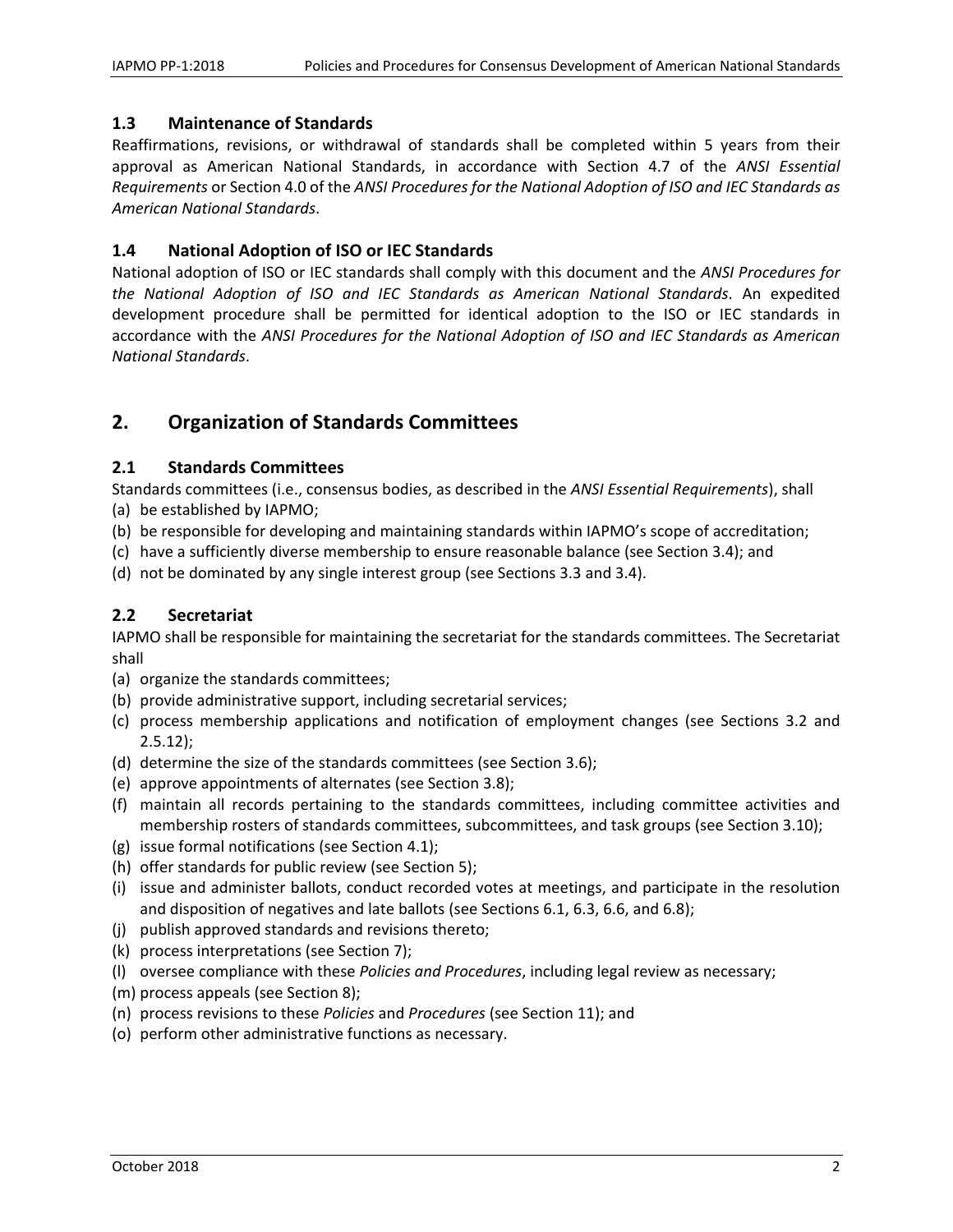# **2.3 Official Records**

# **2.3.1 Availability**

Standards committee records shall be available for directly and materially interested parties, subject to reasonable conditions of time, location, cost, and convenience.

# **2.3.2 Retention**

Records related to new, revised, or reaffirmed standards shall be retained for at least one complete standards cycle (i.e., until the standard is revised, withdrawn, or reaffirmed). Records related to withdrawn standards shall be retained for at least five years from the date of withdrawal.

# **2.4 Executive Standards Committee**

The IAPMO Executive Standards Committee shall

- (a) consist of the Vice President of Codes and Standards Development, Chief Operating Officer, and an IAPMO Representative;
- (b) revise and approve these *Policies and Procedures* (see Section 11);
- (c) govern the standards committees, which includes:
	- (i) appointing standards committee officers (see Section 3.5);
	- (ii) appointing and categorizing standards committee members (see Sections 3.2 and 3.3);
	- (iii) terminating standards committee members (see Section 3.11); and
	- (iv) conducting periodic reviews of the standards committee membership, considering expertise, balance, geographical representation, and individual contributions, and taking into account changes in the nature of the committee's scope and changes in the interests of its members.

#### **2.5 Correspondence**

#### **2.5.1 Confidentiality**

All standards committee correspondence shall be considered privileged and confidential and shall not be used for publication or reference.

#### **2.5.2 Standards Committee Correspondence**

Correspondence from a standards committee or subcommittee member to the entire membership shall be forwarded to the Secretariat for approval and distribution. All official standards committee and subcommittee correspondence (e.g., meeting notices, agendas, reports and ballots) shall be distributed by the Secretariat. Copies of all correspondence between standards committee and subcommittee members, related to IAPMO standards activities shall be forwarded to the Secretariat.

#### **2.5.3 External Correspondence**

Inquiries related to the standards committees and standards shall be directed to the Secretariat. Standards committee members should advise individuals who contact them that responses to all inquiries are handled by the Secretariat.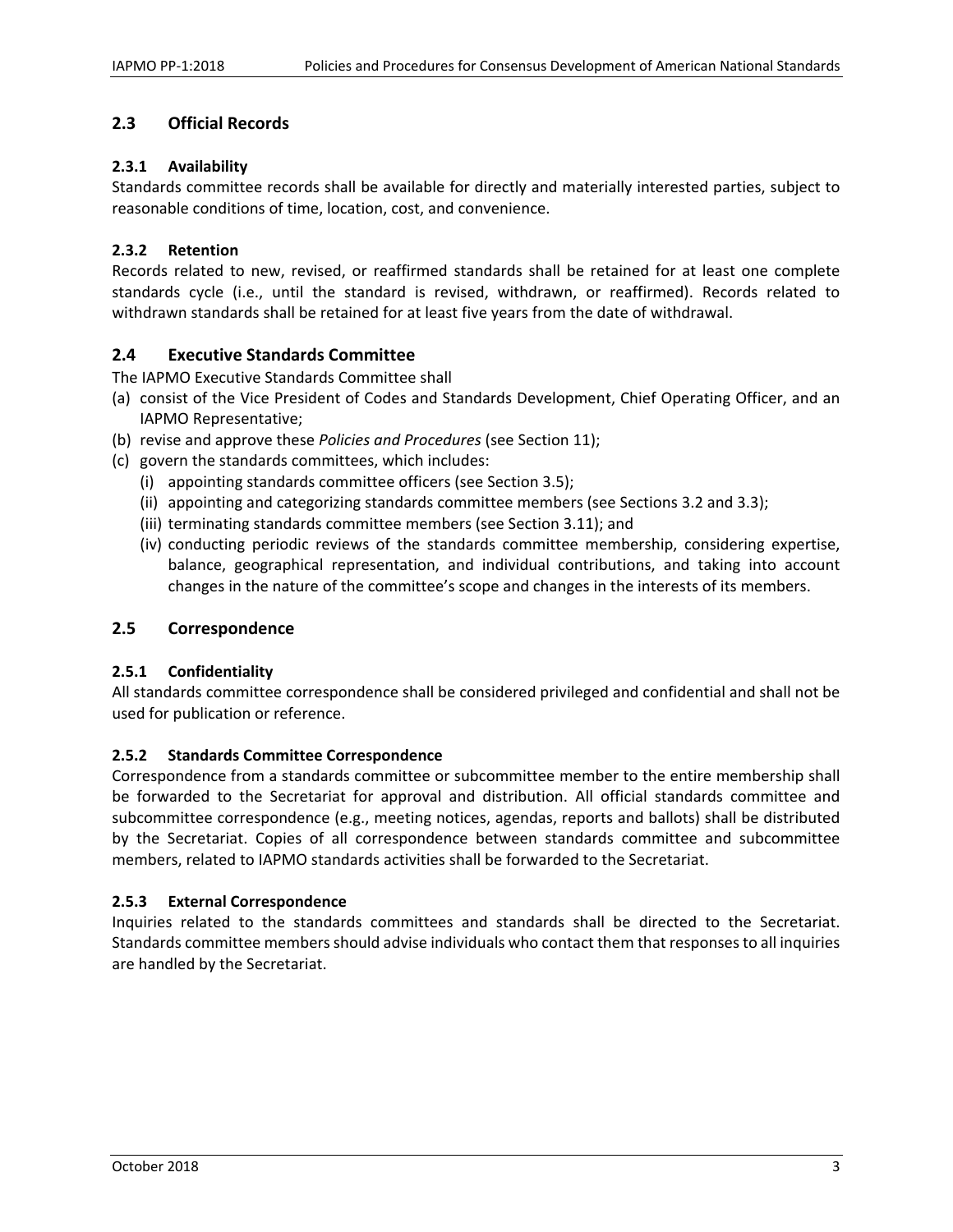# **3. Membership**

# **3.1 General**

Membership on standards committees shall be open to all stakeholders, subject to the procedures in Sections 3.2 to 3.13.

**Note:** *A stakeholder is an individual, group, or organization that is or will be directly and demonstrably affected by a standard.* 

# **3.2 Applications and Appointments**

# **3.2.1 Application**

Individuals seeking membership on a standards committee shall submit a written request to the Secretariat indicating their interest in the work of the standards committee and their qualifications, willingness to participate, and affiliation(s) that might affect their classification. Applicants shall identify their interest category (see Section 3.3).

# **3.2.2 Process**

The Secretariat shall promptly process all membership applications and notify the applicants and the standards committees of the actions taken on applications and their right to appeal (see Section 8).

# **3.2.3 Considerations**

In accepting or rejecting applicants, consideration shall be given to the following:

- (a) need for active participation by members of each interest group;
- (b) balance of members for each interest group;
- (c) potential for dominance by members of a single interest group;
- (d) extent of interest expressed by the applicant and willingness to participate; and
- (e) qualifications and ability to materially contribute to the work of the standards committee.

#### **3.2.4 Appointments**

Following consideration of the applications, the Executive Standards Committee, upon consideration of recommendations from the respective standards committee chairperson, shall decide whether the applicant should be appointed as a member or not (i.e., accept or reject the application).

#### **3.2.5 Term**

Members shall be appointed for 2‐year terms and be eligible for reappointment.

# **3.3 Interest Categories**

#### **3.3.1 Classification**

All members of standards committees shall be classified by the Executive Standards Committee,

- (a) upon consideration of recommendations from the respective standards committee chairperson;
- (b) based on the member's predominant interest in the activities of the committee; and
- (c) in accordance with the interest categories defined in Section 3.3.2.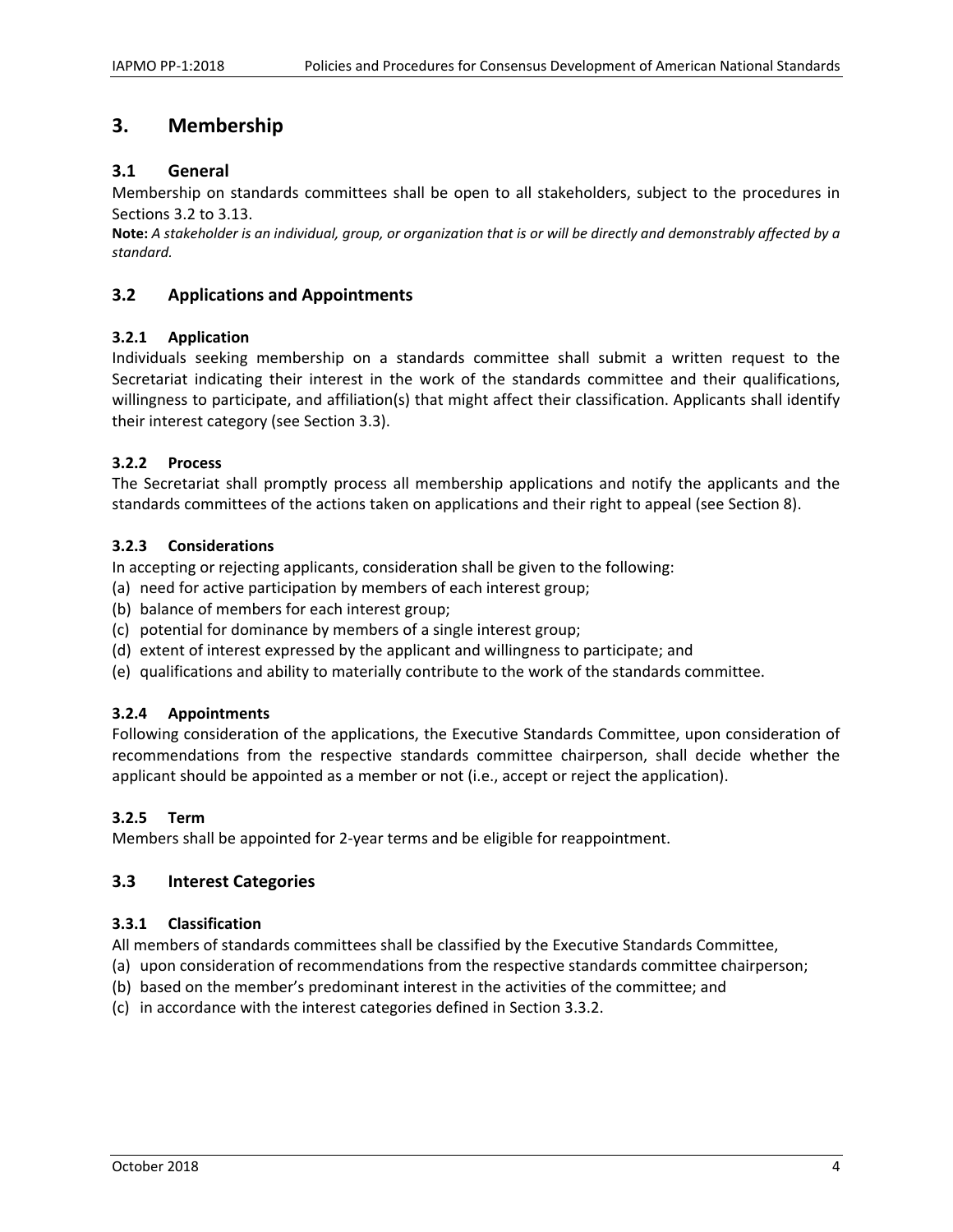# **3.3.2 Definitions**

The interest categories shall be defined as follows:

- (a) *Producer (Manufacturer) Interest* this category shall include those who are predominantly involved in the production (i.e., manufacture), promotion, retailing, or distribution of the subject products, materials, or services (e.g., manufacturers, distributors, licensors, developers, associations of any of these groups, and professional consultants to any of these groups).
- (b) *User Interest* this category shall include those who are subject to the provisions of the standards or who voluntarily use the standards (e.g., testing laboratories, certification bodies, regulatory agencies, and standards developing organizations).
- (c) *General Interest* – this category shall include those who are neither producers nor users (e.g., academics, consumers, contractors and subcontractors, construction labor organizations, educators, researchers, and technical societies).

# **3.3.3 Consultants**

Individuals retained as consultants under an indefinitely continuing agreement with an organization shall be classified in accordance with the category of the retaining organization.

# **3.4 Balance of Representation**

To ensure that standards committees have balanced representation, no single interest category shall constitute a majority of the voting membership of a standards committee.

# **3.5 Standards Committee Officers**

#### **3.5.1 Appointment**

Each standards committee shall have a Chairperson and a Vice Chairperson appointed/recommended by the Executive Standards Committee.

#### **3.5.2 Term**

Standards committee officers shall be appointed for 2‐year terms and are eligible for reappointment.

#### **3.6 Size of Standards Committees**

The Secretariat shall determine the size of each standards committee (minimums and maximums) to ensure that

(a) all necessary interests are adequately represented;

- (b) balance of representation is maintained; and
- (c) the standards committee is able to function efficiently.

**Note:** *Efforts should be made to ensure that all interests are adequately represented.* 

# **3.7 Participation**

Participation on standards committees shall not be conditional upon membership in any organization and shall not be unreasonably restricted on the basis of technical qualifications or other such requirements.

#### **3.8 Alternates**

Committee members may appoint standing alternates subject to the approval of the Secretariat. The alternate's expertise should correspond to the member's interest category. Each alternate shall represent only one voting member.

**Note:** *An alternate is an individual authorized to act for a member of a committee in that member's absence.*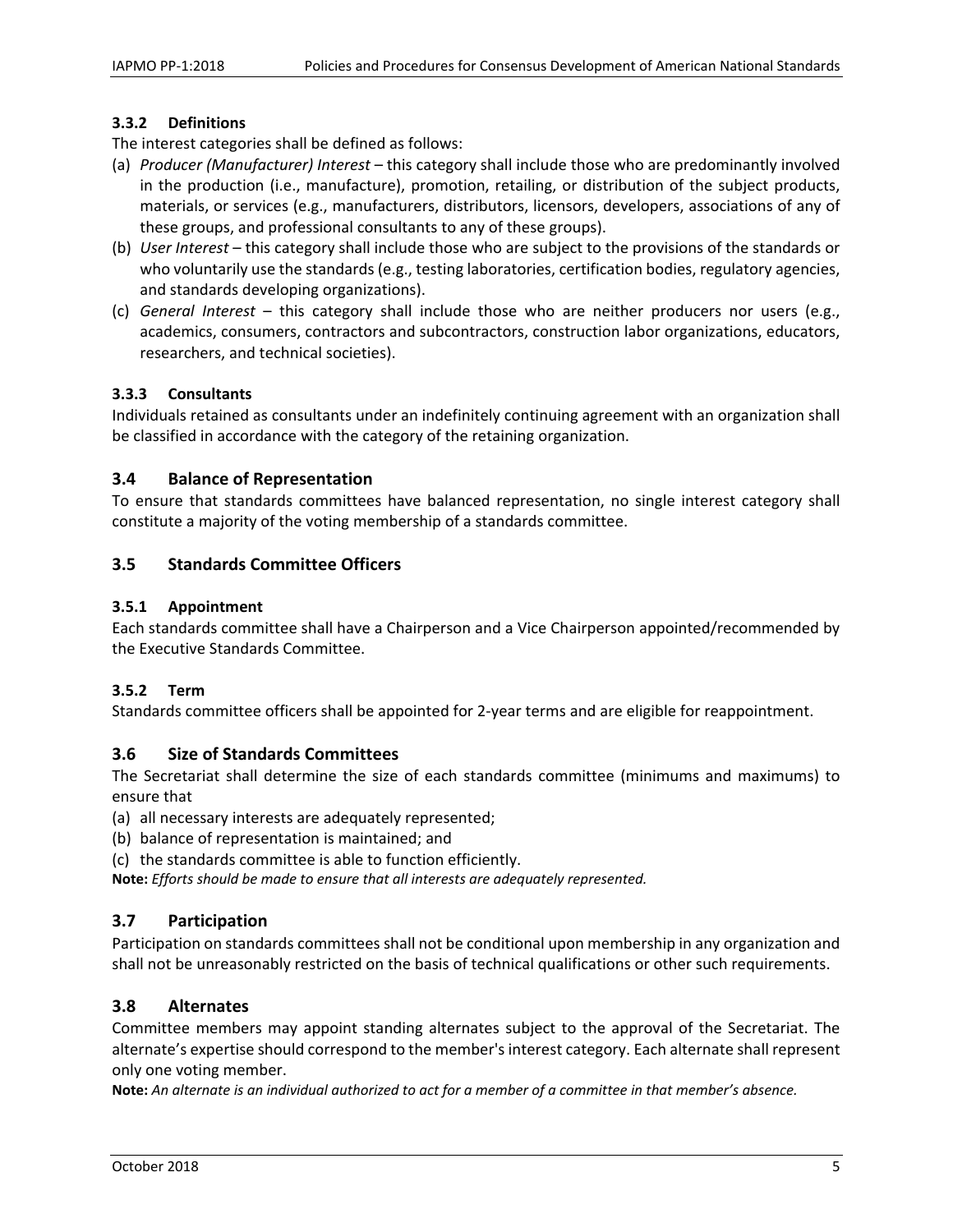# **3.9 Representation of Organizations**

There shall be no more than one voting member from any given company or organization on any given standards committee.

# **3.10 Ongoing Maintenance and Reporting**

The Secretariat shall

- (a) maintain membership rosters documenting the classification of each member and demonstrating balance; and
- (b) review the membership rosters at least annually and recommend changes as necessary to the Executive Standards Committee [see Section 2.4(c)(iv)].

# **3.11 Termination of Membership**

The Executive Standards Committee may terminate the membership of an individual on a standards committee for cause, including inactivity. A standards committee member shall be considered inactive for failure to:

(a) return two successive ballots; or

(b) attend at least one standards committee, subcommittee, or task group meeting in a three‐year period.

# **3.12 Changes in Employment or Affiliation**

#### **3.12.1**

Standards committee members shall notify the Secretariat of any changes in employment or affiliation affecting his or her categorization and shall submit a new application if continued membership on the standards committee is desired. The application shall be processed in accordance with Section 3.2.

# **3.12.2**

The continued participation of a previously appointed alternate shall be reviewed at the same time as that of the member changing affiliation or employment.

#### **3.13 Subcommittees and Task Groups**

Subcommittees and task groups may be established by standards committees for assisting with the development of standards or portions of standards as well as providing advice.

- (a) Membership on subcommittees may include persons who are not members of the standards committees.
- (b) Balance of representation shall not be required for subcommittees (see Section 3.4).
- (c) Subcommittee chairpersons
	- (i) shall be appointed by the standards committee chairperson and/or the Secretariat; and
	- (ii) may be members of the standards committee.
- (d) Subcommittee members may be appointed by the subcommittee chairperson, with the concurrence of the Secretariat.
- (e) Subcommittees shall be merged or disbanded by the responsible standards committee, with the concurrence of the Secretariat.

#### **Notes:**

- *1. Subcommittees are permanent (standing) committees of individuals with expertise in a particular subject area.*
- *2. Task groups are established for specific assignments and continue to exist only until the assignment is completed.*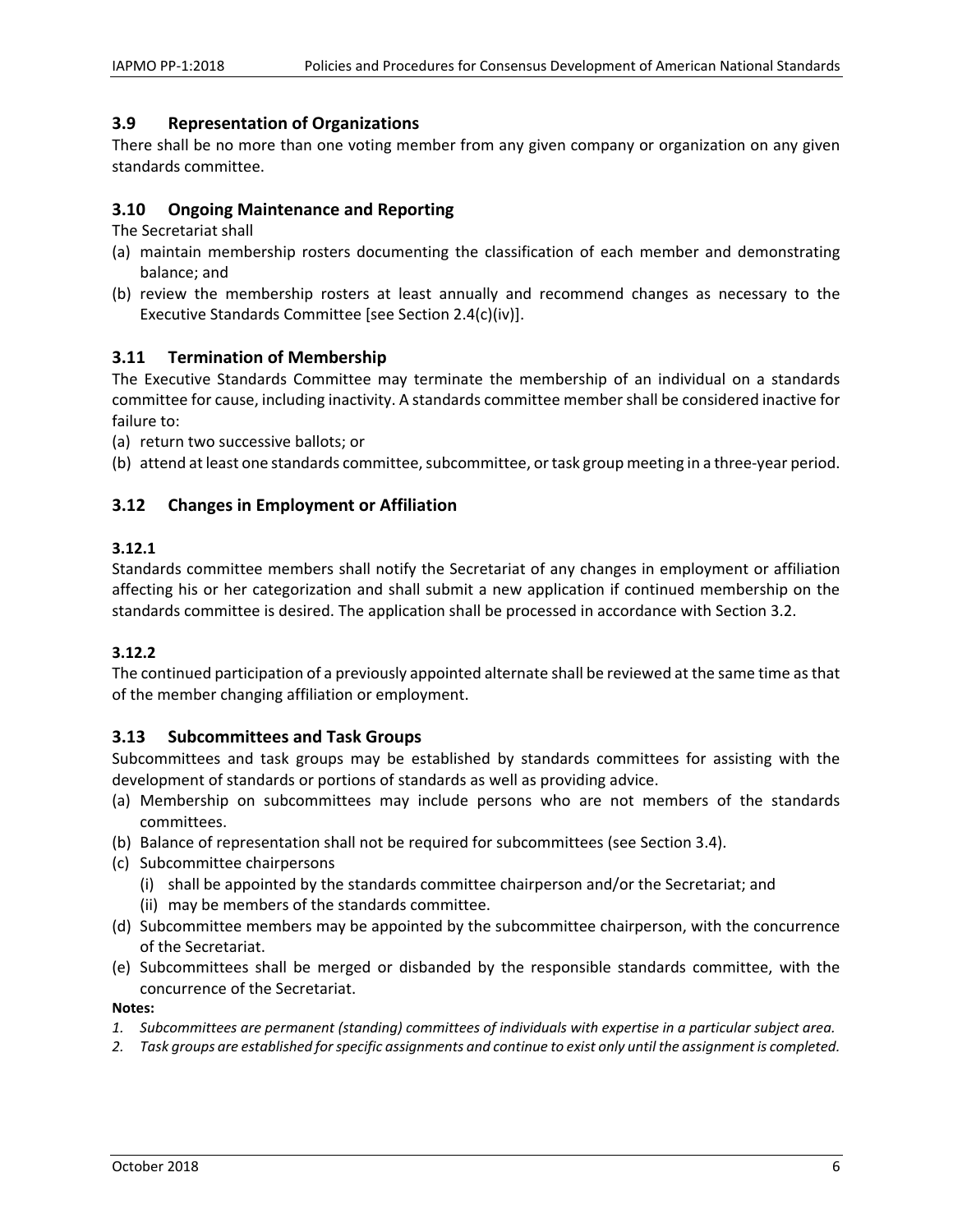# **4. Meetings**

# **4.1 Notification**

Written notices for meetings of standards committees shall be given at least 14 days in advance of the meetings. An agenda shall be prepared by the Secretariat and distributed prior to the meeting. Documentation related to issues to be discussed at meetings shall be distributed at least 3 days before the meeting.

# **4.2 Guests (Open Meetings)**

Except for standards committee executive sessions (see Section 4.3), all meetings of standards committees shall be open and attendance by any interested party shall be welcome. Guests

- (a) shall not have the right to vote;
- (b) shall be entitled to receive copies of meeting reports if requested in writing; and
- (c) should be allowed to address the standards committee at meetings.

# **4.3 Executive Sessions**

Standards committee executive sessions shall be held for considering administrative, financial, and other sensitive issues not related to the technical content of any standards or the disposition of ballots or public comments. Attendance at executive sessions shall be limited to committee members and the Secretariat.

# **4.4 Quorum**

More than 50% of the members of a standards committee or a subcommittee (or their alternates) shall constitute a quorum for conducting business at a meeting. Decisions and motions shall be considered approved or carried if the affirmative votes are in accordance with Section 6.4. If a quorum is not present, decisions taken at a meeting shall not be final and shall be subject to ratification by those voting members not in attendance, by one of the following means:

(a) the Secretariat conducting a poll following the meeting;

(b) a ballot; or

(c) adding the item(s) to the agenda for the next meeting and having the decision ratified at that time.

#### **4.5 Parliamentary Procedures**

On questions of parliamentary procedure, Robert's Rules of Order shall apply.

# **5. Notifications and Public Review**

#### **5.1 Notifications of Standards Activities**

Notification of standards activities shall be done in accordance with Section 2.5 of the *ANSI Essential Requirements*.

- (a) Initiation for development of new American National Standards or revision of existing American National Standards shall be submitted to ANSI using the PINS form for listing in *Standards Action* for public comment in accordance with Section 2.5.1 of the *ANSI Essential Requirements*. A PINS form may be submitted, but is not required at the initiation of a project to reaffirm or withdraw an American National Standard. Prompt address shall be given to comments relating to conflict and duplication from the PINS announcement or public comment listing in Standards Action.
- (b) Proposals for new American National Standards or reaffirmation, revision, or withdrawal of existing American National Standards shall be submitted to ANSI using the ANSI BSR‐8 form for listing in Standards Action for public comment<sup>1</sup>.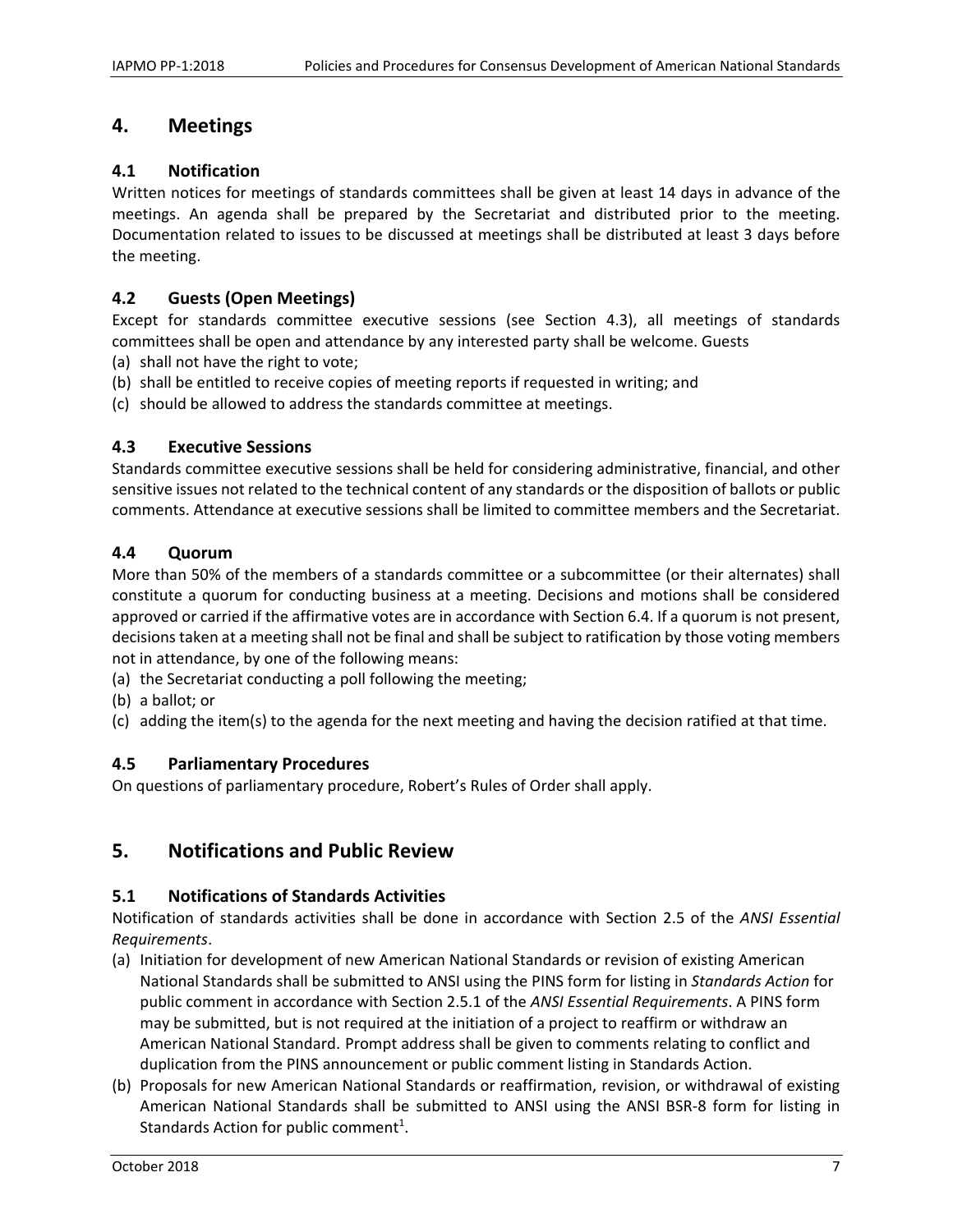- (c) If substantive changes are made to a draft standard subsequent to public review, those substantive changes shall be subjected to an additional public review, in accordance with Item (a). The Secretariat shall determine whether listing of proposed standards actions shall be concurrent with the final standards committee ballot and whether announcement in other suitable media is appropriate.
- (d) Once a standard has undergone complete due process and is ready for publication, an ANSI BSR‐9 form (for approval/withdrawal of American National Standards) shall be submitted to ANSI.
- (e) All PINS, BSR‐8, and BSR‐9 forms will be completed correctly, and along with all ballot related ANSI will be filed and stored electronically by IAPMO staff within IAPMO Standard's dedicated computer share drives. A second IAPMO staff member will be informed to double check and confirm the proper filing of all said documents.
- Note: *A standards project or portion thereof may be discontinued at IAPMO's own discretion and without vote from the relevant consensus body. In so doing, IAPMO must notify ANSI immediately of such actions for announcement in ANSI's Standards Action.*

# **5.2 Processing of Public Review Comments**

#### **5.2.1**

All comments received during the public review period shall be considered by the standards committee and each commenter shall be notified, in writing, of the standards committee's decisions regarding the resolution and disposition of their comments. All unresolved objectors will be informed in writing of their right to appeal (see Section 8).

#### **5.2.2**

Comments not technical in nature or not related to the matters being offered for public review shall be ruled non‐germane.

**1** Although a 60‐day public comment period is not required in all instances, a number of provisions in the *ANSI Essential Requirements*, when read in combination, satisfy the WTO's 60‐day rule. Before adopting a standard, ANSI‐Accredited Standards Developers shall allow a period of at least 60 days in total for submission of comments on the draft standard if requested by an interested party within the territory of a Member of the WTO. Exceptions outlined in the rule are permitted due to issues of safety, health or environment. (See *WTO Agreement on Technical Barriers to Trade (TBT), Annex 3 Code of Good Practice for the Preparation, Adoption and Application of Standards (CGP) Substantive Provision L*.)

#### **5.2.3**

Comments ruled non‐persuasive or non‐germane shall be considered resolved if, within 7 calendar days of receiving a notification, the commenter does not respond in writing indicating that he or she wishes to have the comment reported to ANSI as unresolved. IAPMO will comply with section 5.2.3 of its procedures in responding to public review commenters when it receives public review comments. In addition, IAPMO will not consider an objection received from public review "resolved" unless the following occurs:

- (a) The commenter receives a response letter with the appropriate language contained in section 5.2.3 and does not respond by the deadline; or
- (b) The person responds in writing that they are "resolved."

#### **5.2.4**

Comments received after the public review period has closed shall be considered in the same manner as new proposals for the next revision cycle.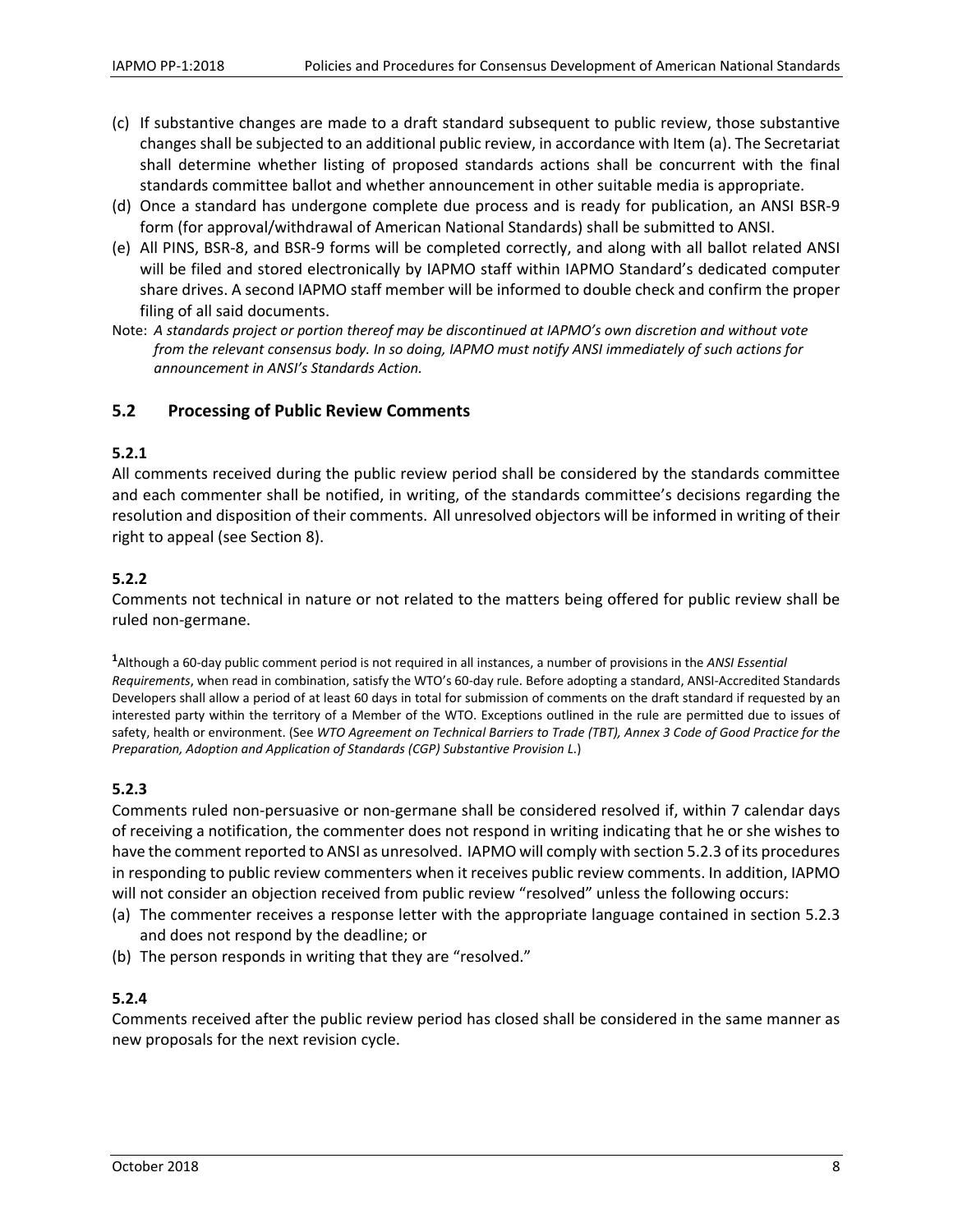# **6. Voting Procedures**

# **6.1 Ballots**

Approval, revision, reaffirmation, withdrawal, substantial changes, interpretations, and withdrawal of standards shall be approved by ballots or recorded votes of the standards committees. The Secretariat shall issue and canvass ballots. All voting members have the obligation to vote, and votes may be cast by the members or their alternates.

# **6.2 Voting**

Each voting member shall vote using one of the following four options:

- (a) **Affirmative**: when the technical content of the draft is acceptable as presented.
- (b) **Affirmative with comment**: when the technical content of the draft is acceptable and no substantive changes are required, except for editorial changes or clarifications.
- (c) **Negative with reasons**: when the technical content of the draft is deemed unacceptable, in error, or incomplete. Negative votes shall be supported with reasons. Whenever possible, the negative voter shall include specific actions to resolve the negative and change the vote to affirmative.
- (d) **Abstain**.

# **6.3 Voting Period**

# **6.3.1 Ballots**

Except for recirculation ballots, the time allotted to reply to a ballot shall be at least 21 calendar days\*. The time allotted to reply to a recirculation ballot shall be at least 7 calendar days. A reminder notice shall be sent out prior to the closing date. Ballots may be closed before the closing date if all the members of the consensus body cast their votes before the closing date. If at the closing date there are insufficient returns to meet the numerical criteria for approval, an extension of the voting period may be made by the Secretariat.

*\*The recommended voting period for ballots other than recirculation ballots is 30 calendar days.* 

#### **6.3.2 Recorded Votes**

Recorded votes may be taken at standards committee meetings and shall be conducted by the Secretariat. A notice of the recorded vote shall be issued at least 21 calendar days prior to the meeting, and a copy of the standard shall be included with the notice. Decisions shall be properly documented and changes to the standard made at the meeting shall be acceptable, provided they receive the necessary affirmative votes (see Section 6.4). Members who are not able to attend a meeting where a recorded vote is going to be taken shall be given the opportunity to vote before or up to 7 days after the meeting.

# **6.4 Numerical Criteria for Approvals**

# **6.4.1**

To meet the numerical criteria for approval, revision, reaffirmation, and withdrawal of standards, affirmative votes cast shall constitute

- (a) more than 50% of the total voting membership; and
- (b) at least two‐thirds of the votes cast, excluding abstentions and negatives without reasons.

**Note:** *The minimum number of affirmative votes required for approvals is the greater of more than 1/2 of the total voting membership or 2/3 of the votes cast.*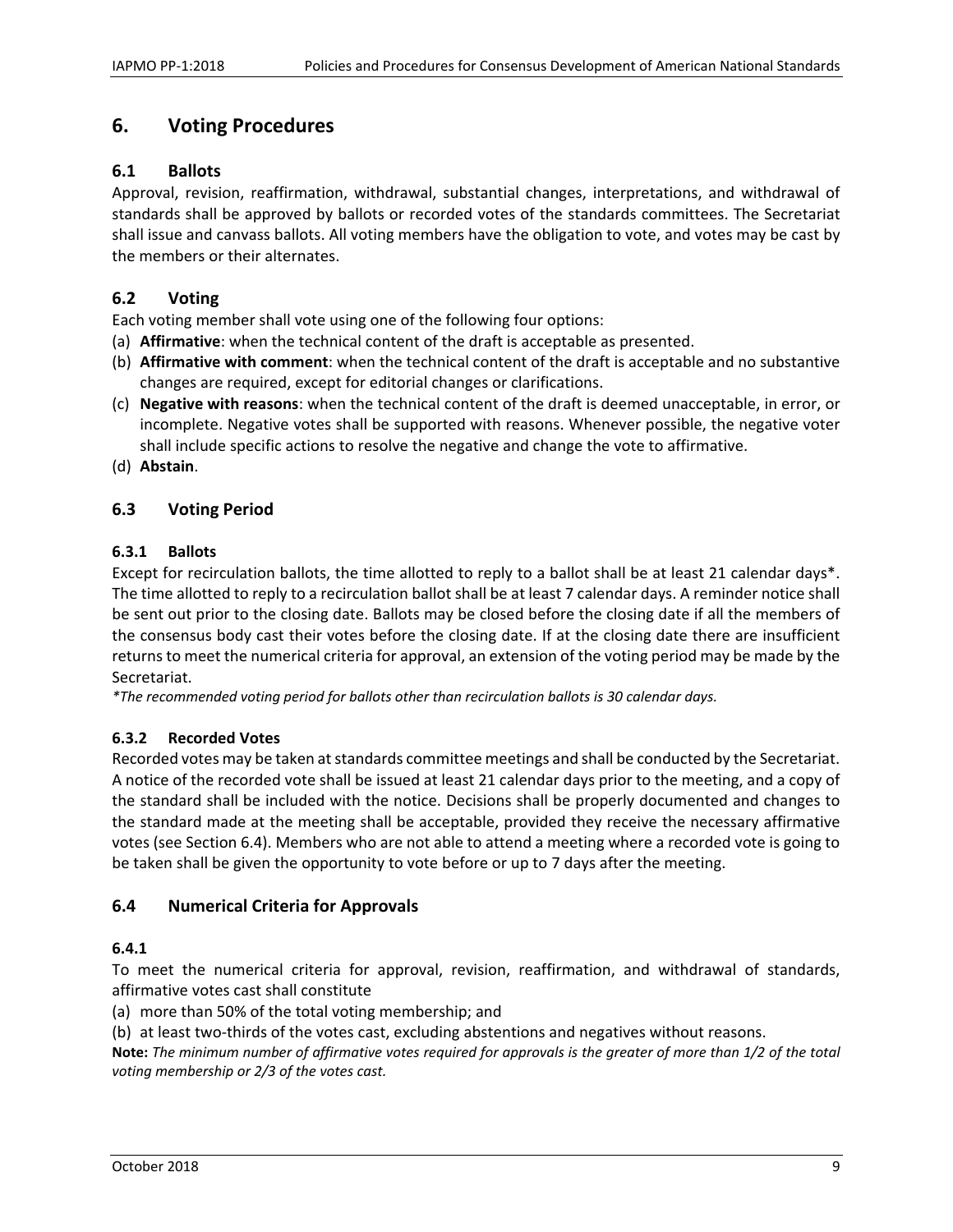# **6.4.2**

Approvals, revisions, reaffirmations, and withdrawals of standards shall require, in addition to the numerical requirements of Section 6.4.1, that all negative votes with reasons be resolved in accordance with Section 6.6.

# **6.5 Ballot Records and Vote Changes**

# **6.5.1**

Ballot results (together with the reasons for and disposition of any negative votes) shall be properly documented and recorded in such a manner that each member's vote is identified. Ballot reports should include at least the following statistics:

- (a) number of voting members;
- (b) number of voting members voting affirmatively;
- (c) number of voting members voting negative with reasons;
- (d) number of voting members voting negative without reasons;
- (e) number of voting members abstaining; and
- (f) number of voting members not returning ballots.

# **6.5.2**

Any and all any requested subsequent changes in vote from a consensus body member will be made in writing for documentation and record keeping purposes; Otherwise, such requested changes will not be accepted.

# **6.6 Negative Votes**

#### **6.6.1**

Negative votes which are not accompanied by reasons shall be recorded as "negative without reasons" and no further action shall be necessary. An attempt to resolve all negative votes with reasons shall be made and dispositioned by the standards committee chairperson and/or the Secretariat by taking one or more of the following actions:

(a) Attempt to resolve the negative vote directly with the voter and have the negative vote changed to affirmative.

**Note:** *Only the negative voter can change his or her vote to affirmative.* 

(b) Rule the negative vote non‐persuasive if the reasons for the vote have previously been considered and not accepted by the standards committee. Such decision shall be supported by committee records.

**Note:** *A negative vote that has been ruled non‐persuasive shall not be counted as affirmative unless the negative voter revises his or her vote to affirmative.* 

- (c) Rule the negative vote non‐germane if
	- (i) it is not accompanied by supporting reasons; or
	- (ii) the supporting reasons are not relevant to the items being balloted.

**Note:** *Non‐germane votes shall be considered as not cast for the two‐thirds affirmative votes' requirement in Section 6.4.1(b).* 

(d) Refer the negative vote to the standards committee if the particular reasons for the vote have not previously been considered by the committee, if the negative vote was cast by the chairperson, or if the vote has not been dispositioned in accordance with Items (a) to (c).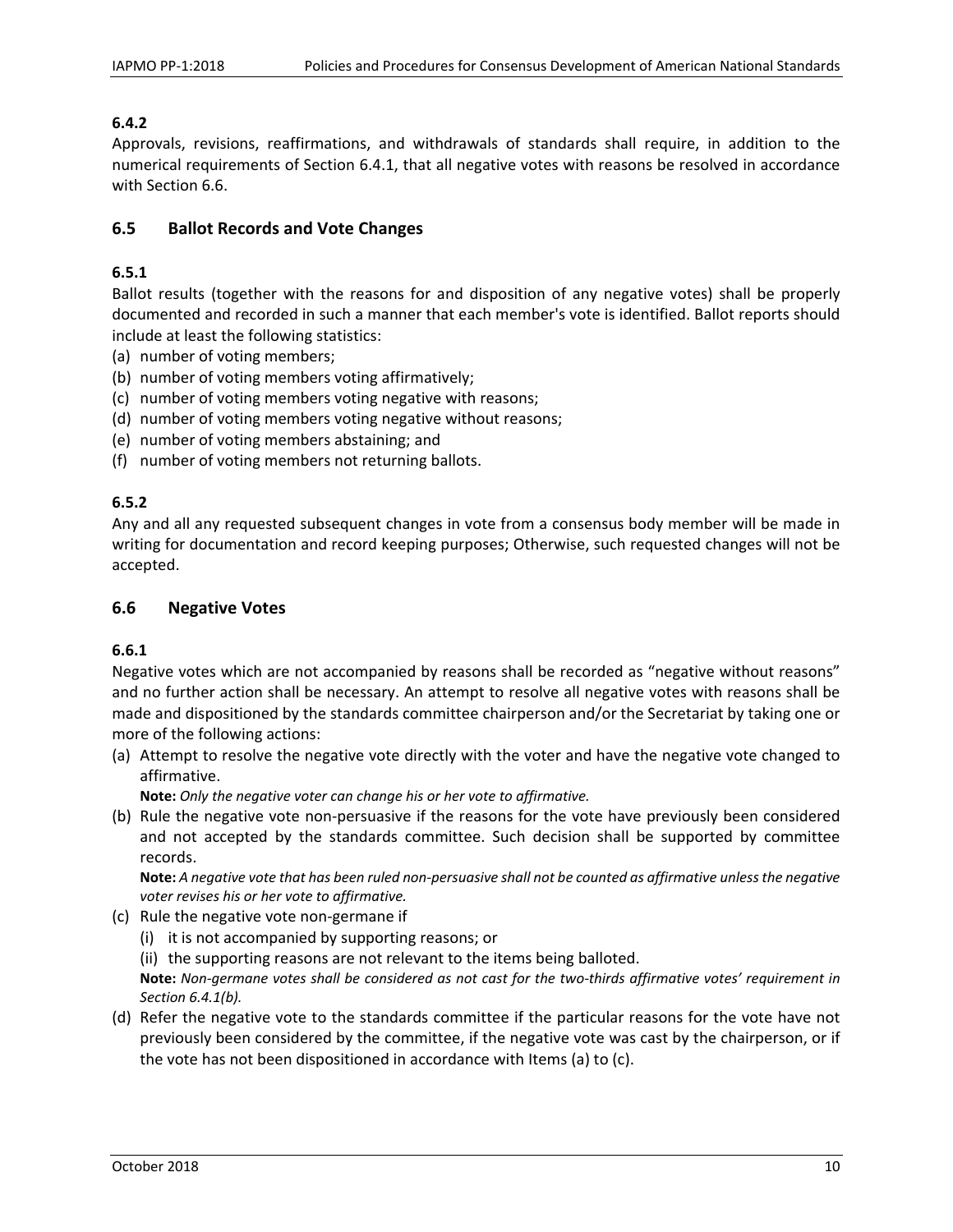# **6.6.2**

For negative votes referred by the chairperson and/or the Secretariat, the standards committee may rule that:

- (a) The negative vote is persuasive and should be accepted. In this event,
	- (i) the change(s) to the standard shall be approved through a new ballot or a recorded vote at a meeting; and
	- (ii) with the concurrence of the voter, the vote shall be reclassified as affirmative.
- (b) The negative vote is persuasive but should be considered as future business. In this case, with the concurrence of the voter, the vote shall be reclassified as affirmative.
- (c) The negative vote is non‐persuasive. The reasons for this decision shall be documented.
- (d) The standard should be put on hold for further study.

# **6.6.3**

In all cases, the rulings and technical changes to the standards shall be confirmed by ballot or recorded vote and properly documented.

# **6.6.4**

When a negative vote is ruled non-germane or non-persuasive, the negative voter shall be notified, in writing, of the action, supporting rationale, and the right to appeal (see Section 8).

# **6.6.5**

Unresolved objections, attempted resolutions to negative votes, and substantive changes made in a draft standard shall be reported to the appropriate standards committee to afford all members of that standards committee an opportunity to respond, confirm, or change their vote.

# **6.7 Comments Accompanying Affirmative Votes and Abstentions**

Standards committees shall review comments accompanying affirmative votes and should include them on the agenda for consideration at a subsequent meeting of the standards committee or subcommittee.

#### **6.8 Late Votes**

Negative votes submitted after the closing date of a ballot (including authorized extensions) should be considered new business and not delay the publication of the standard, unless the standards committee chairperson and/or the Secretariat decide otherwise.

# **7. Interpretations**

# **7.1 Definition**

An interpretation is a written clarification of the meaning of a specific provision(s) of a standard, as determined by the standards committee in response to a written request for an interpretation. Requests for interpretation should be clear and unambiguous and phrased in such a way that a "yes" or "no" answer will address the issue. In addition, requests for interpretation should include

- (a) the edition of the standard for which the interpretation is being requested;
- (b) the definition of the problem, making reference to the specific section of the standard and, when appropriate, an illustrative sketch explaining the question; and
- (c) an explanation of circumstances surrounding the actual field conditions.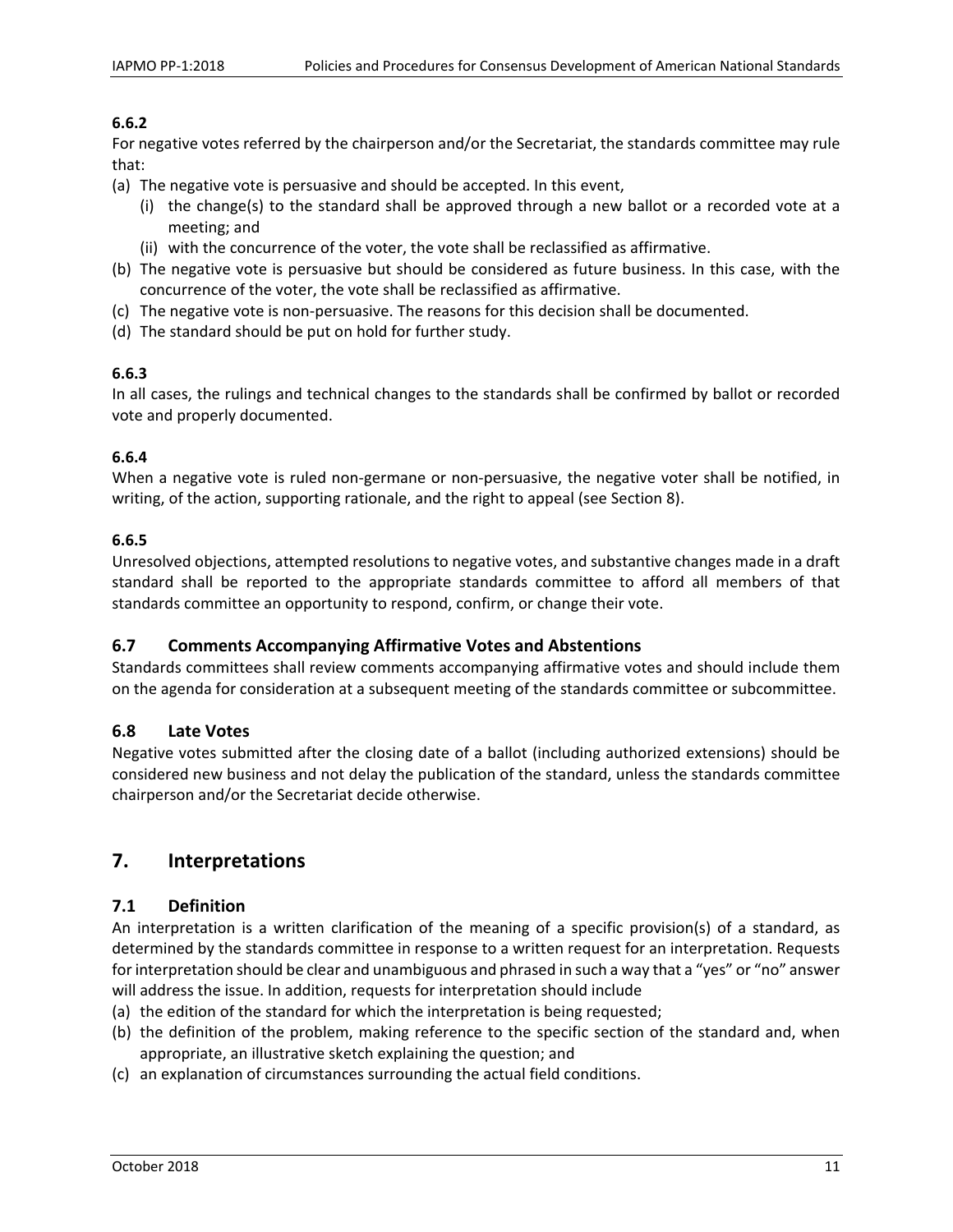# **7.2 Processing Interpretations**

Requests for interpretations of standards shall be submitted in writing to the Secretariat and shall be forwarded to the chairperson. Proposed interpretations may be prepared by the chairperson or another standards committee member with expertise on the particular subject. All proposed interpretations shall be prepared in writing and shall be submitted for ballot to the standards committee. Interpretations shall be approved in accordance with the criteria in Section 6.4.

# **7.3 Accepting Requests for Interpretation**

Requests for interpretation shall not be accepted if the

- (a) matter is known to be before the courts or an administrative tribunal; or
- (b) requests refer to
	- (i) a superseded or withdrawn standard; or
	- (ii) notes or informative appendices.

# **7.4 Notification of Interpretations**

Notification of interpretations shall be sent in writing to the requester and the standards committee and shall also be published through technical journals and other appropriate means.

# **8. Appeals (Dispute Resolution)**

# **8.1 Process**

Persons who have been or might be affected by any standards committee action or inaction shall have the right to appeal such action or inaction in accordance with the appeal procedures within Section 2.8 of the *ANSI Essential Requirements*. The appellant shall file a written appeal with the Secretariat within 21 days of the date of notification of any action or, at any time, with respect to any action to which the appellant was not given notice or with respect to inaction. The written appeal shall state

(a) its nature;

- (b) the procedures or the sections of the standard(s) that are at issue;
- (c) the action(s) or inaction at issue; and
- (d) the specific remedial action(s) that would satisfy the appellant's concerns.

# **8.2 Response**

Within 30 days of the receipt of the appeal, the Secretariat shall

- (a) respond in writing to the appellant, addressing each topic in the appeal to the extent possible; and
- (b) attempt to resolve, informally and directly with the appellant, the appeal.

# **8.3 Appeals Panel**

If the Secretariat is unable to informally resolve the appeal, it shall appoint an appeals panel to hold a hearing on a date agreeable to all participants, with at least 15 days' notice. The appeals panel shall consist of three individuals who have not been directly involved in the dispute and who will not be materially affected by any decision made regarding the dispute. At least two members of the panel shall be acceptable to the appellant and at least two shall be acceptable to the Secretariat. If the parties cannot agree on the composition of the panel within 15 days, the Executive Standards Committee shall appoint the appeals panel.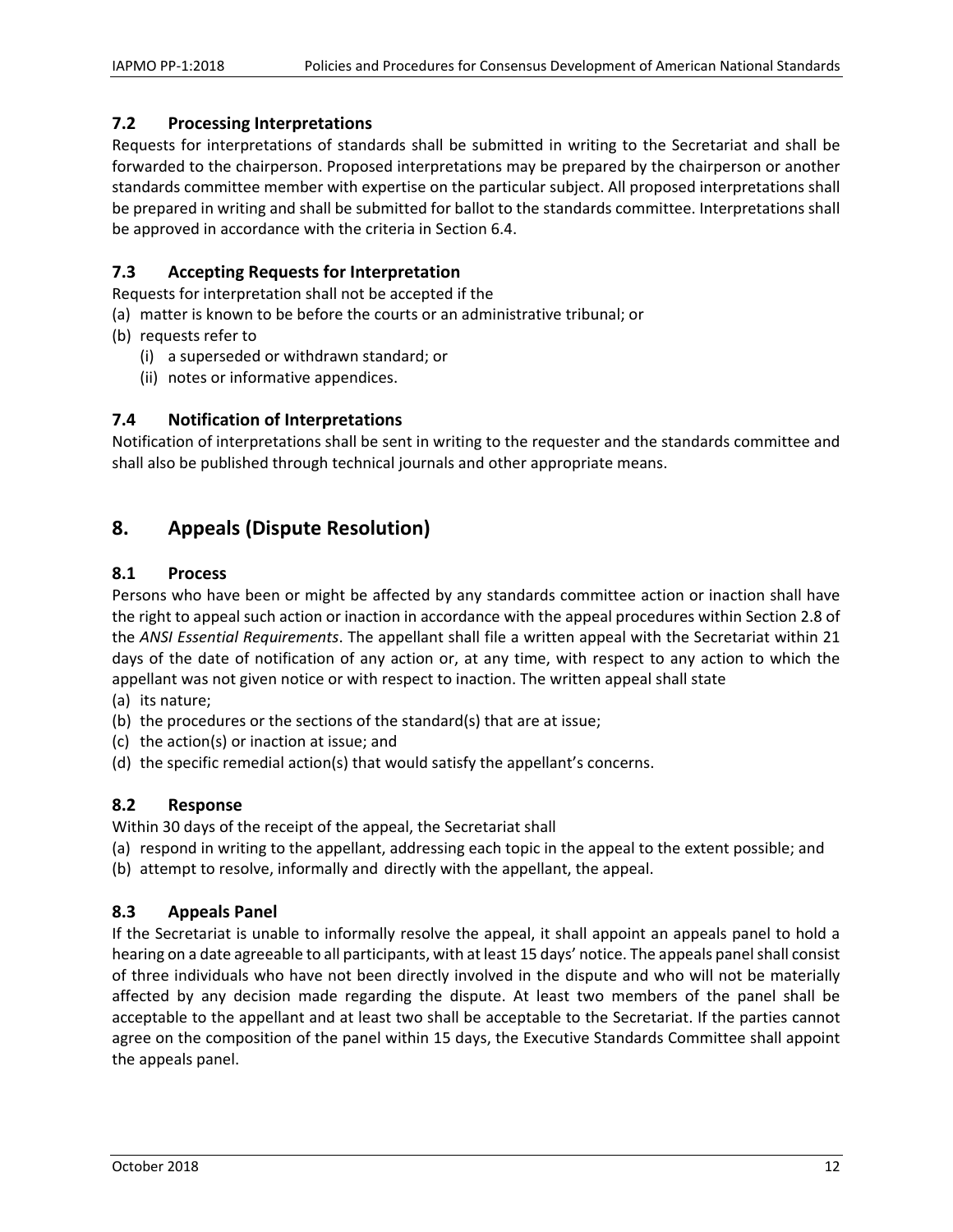# **8.4 Conduct of the Hearing**

The appellant shall be responsible for demonstrating improper action(s) or inaction(s), the adverse effects derived from such action(s) or inaction(s), and the efficacy of the requested remedial action. .

# **8.5 Decision**

The appeals panel shall render its decision in writing, within 30 days, stating its findings of fact and conclusions, with reasons therefore and citing the evidence. The Secretariat shall notify the appellant and the standards committee of the decision of the appeals panel, which shall be binding and final.

# **9. Commercial, Antitrust, Metric, and Patent Policies**

# **9.1 Antitrust Policy**

IAPMO shall comply with the current ANSI antitrust policy.

# **9.2 Commercial Terms and Conditions**

IAPMO shall comply with the current ANSI commercial terms and conditions policy.

# **9.3 Patent Policy**

Participants in the IAPMO ANSI standards development process are encouraged to bring patents with claims believed to be essential to the attention of IAPMO. IAPMO shall comply with the current ANSI patent policy.

#### **9.4 Metric Policy**

Standards shall be developed using SI (metric) units followed by inch/pound units in parentheses.

# **10. Coordination and Harmonization**

# **10.1 Reference**

Good faith efforts shall be made to resolve potential conflicts between and among existing American National Standards and candidate American National Standards.

# **10.2 Definition of Conflict**

Conflict within the American National Standards process refers to a situation where, viewed from the perspective of a future implementer, the terms of one standard are inconsistent or incompatible with the terms of the other standard such that implementation of one standard under terms allowable under that standard would preclude proper implementation of the other standard in accordance with its terms.

# **10.3 Standards Committees and ANSI**

Standards committees shall make a good‐faith effort to resolve potential conflicts and to coordinate standardization activities intended to result in harmonized American National Standards. A "good faith" effort shall require substantial, thorough, and comprehensive efforts to harmonize a candidate and existing American National Standards, and shall include, at minimum, compliance with all relevant sections of these *Policies and Procedures*. Standards committees shall retain evidence of such efforts in order to demonstrate compliance with this requirement to the satisfaction of the appropriate ANSI body.